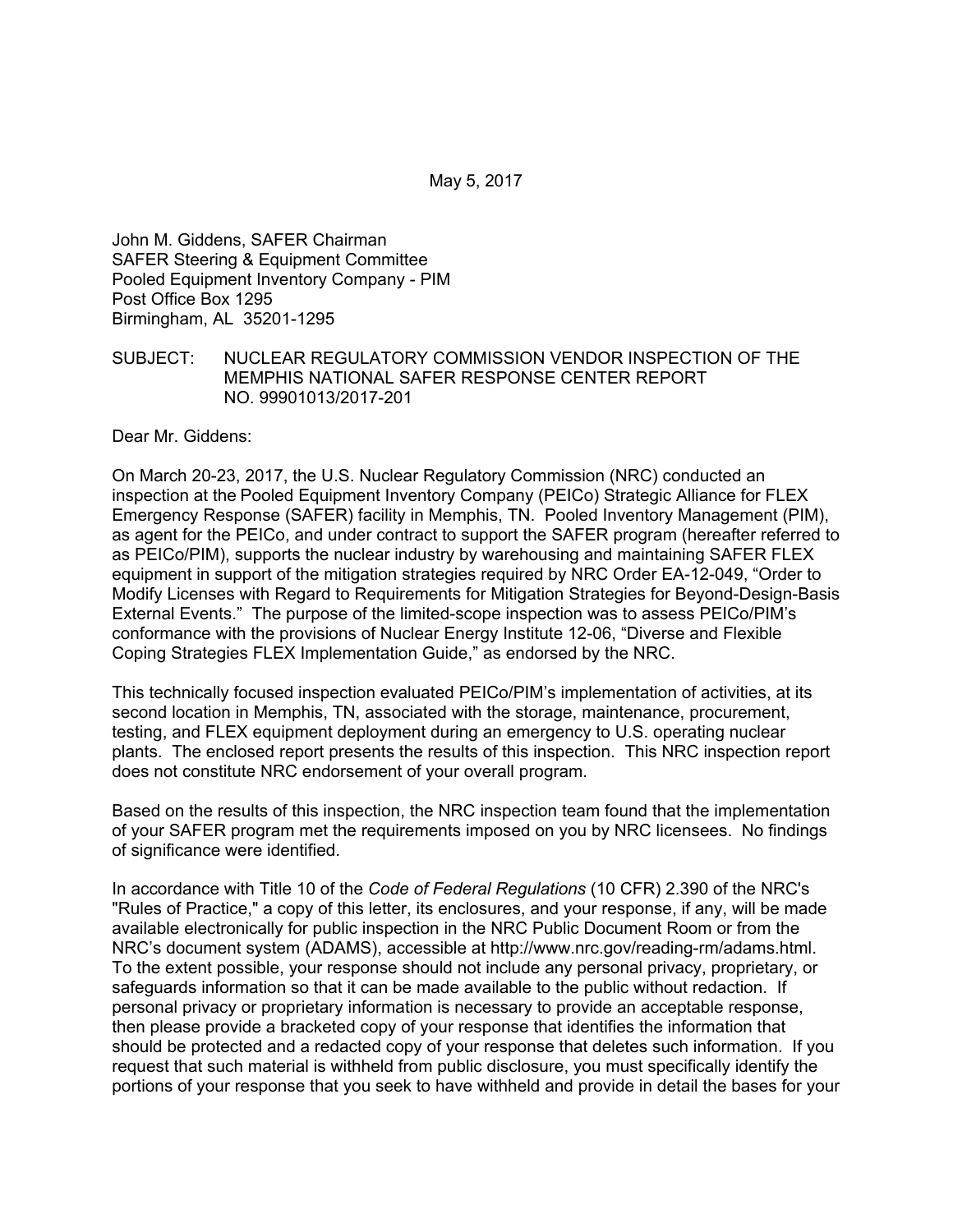claim (e.g., explain why the disclosure of information will create an unwarranted invasion of personal privacy or provide the information required by 10 CFR 2.390(b) to support a request for withholding confidential commercial or financial information).

Sincerely,

# */RA Jeffrey Jacobson Acting for/*

Terry W. Jackson, Chief Quality Assurance Vendor Inspection Branch-1 Division of Construction Inspection and Operational Programs Office of New Reactors

Docket No.: 99901013

Enclosure: Inspection Report 99901013/2017-201 and Attachment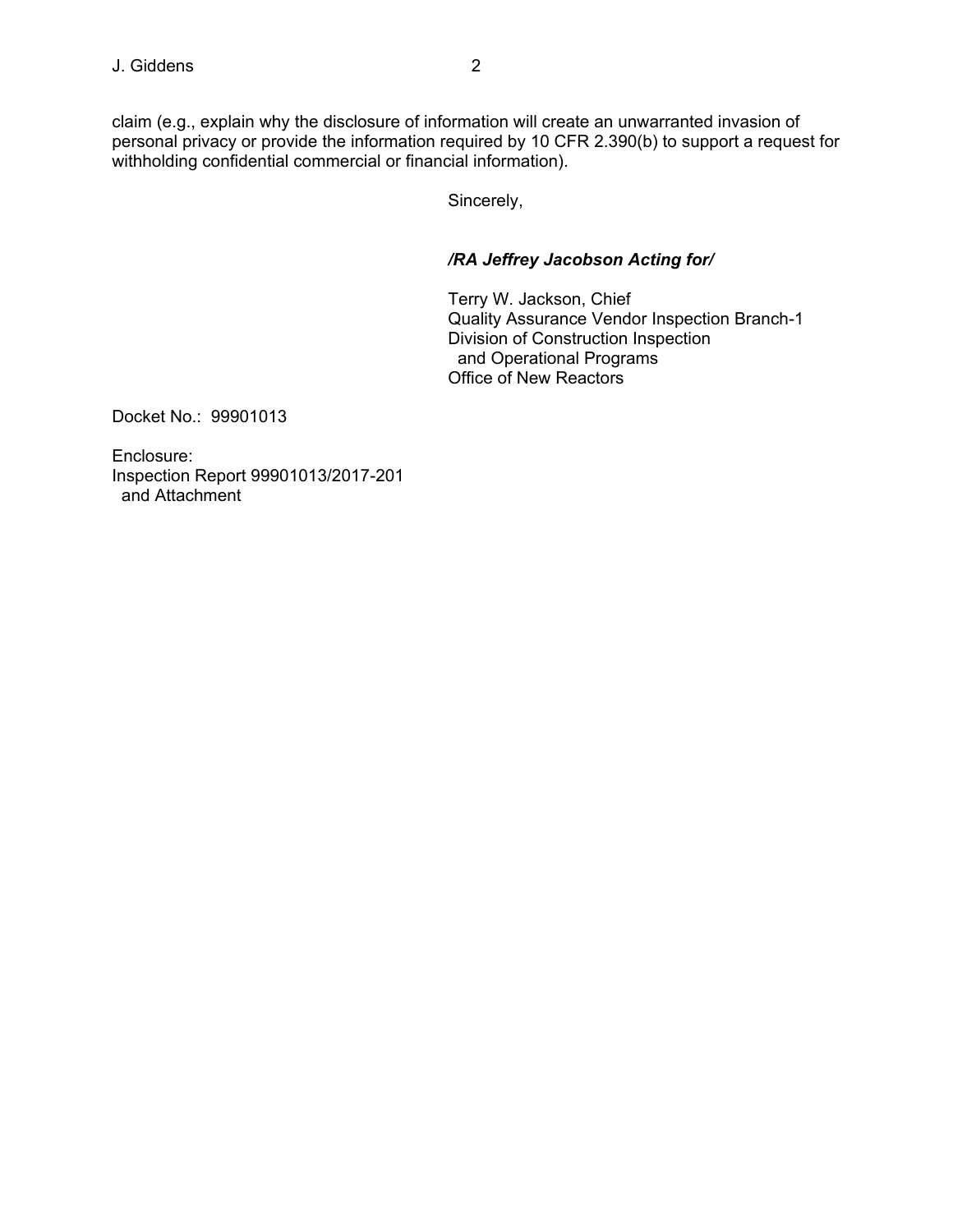### SUBJECT: NUCLEAR REGULATORY COMMISSION VENDOR INSPECTION OF THE PHOENIX NATIONAL SAFER RESPONSE CENTER REPORT NO. 99901013/2017-201

Dated May 5, 2017

DISTRIBUTION: **ASakadales** KKavanagh **JBurke MHalter TBrown** JQuinonez-Navarro NRO\_DCIP\_Distribution ConE\_Resource jmgidden@southernco.com

| <b>ADAMS Accession No.: ML17117A576</b> |                          |           | *via e-mail              | NRO-002 |
|-----------------------------------------|--------------------------|-----------|--------------------------|---------|
|                                         | <b>OFFICE</b>   NRO/DCIP | NRO/DCIP  | NRO/DCIP                 |         |
| <b>NAME</b>                             | <b>JJimenez</b>          | NSavwoir* | TJackson (JJacobson for) |         |
| <b>DATE</b>                             | 04/28/17                 | 04/27/17  | 05/05/17                 |         |
| <b>OFFICIAL RECORD COPY</b>             |                          |           |                          |         |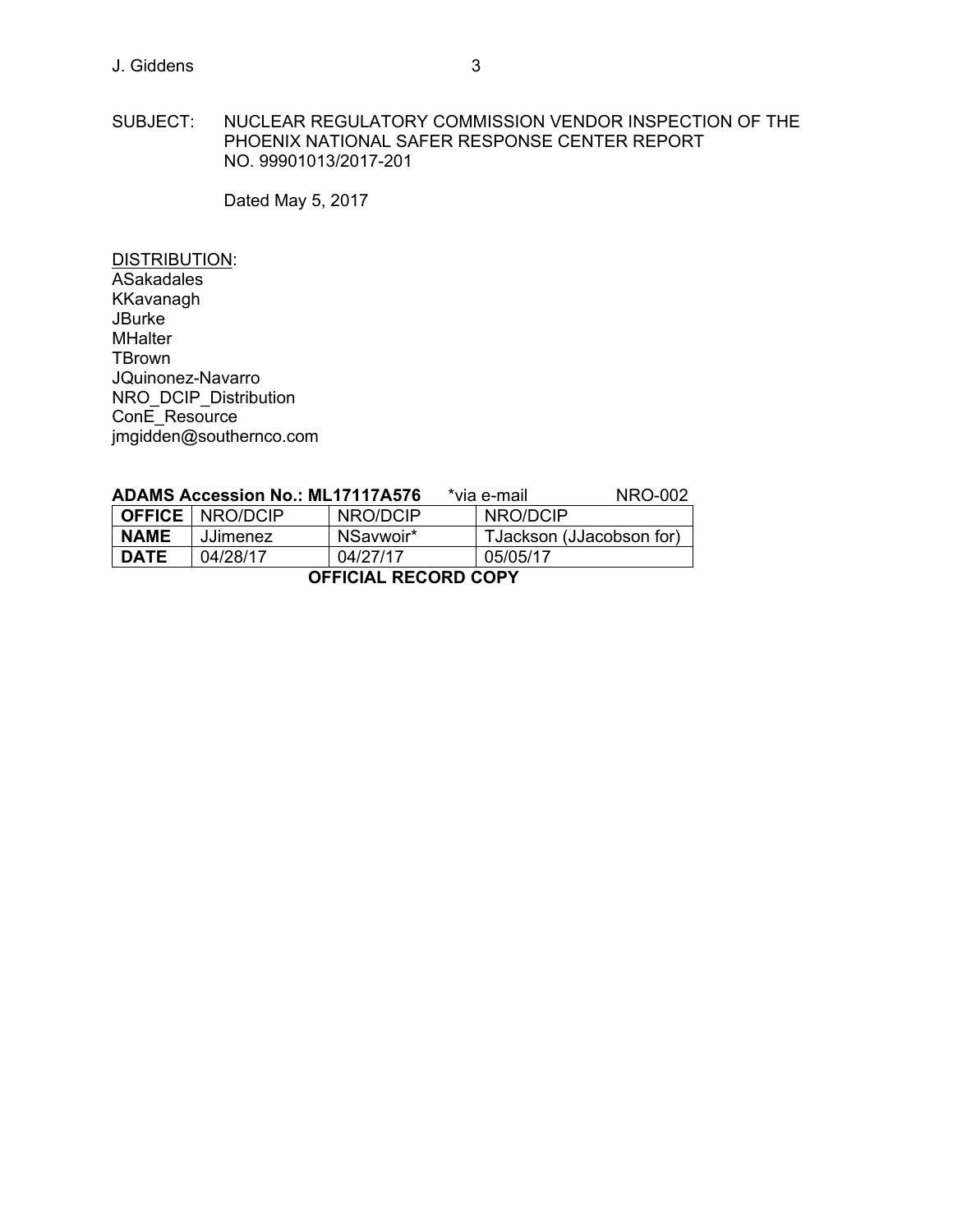# **U.S. NUCLEAR REGULATORY COMMISSION OFFICE OF NEW REACTORS DIVISION OF CONSTRUCTION INSPECTION AND OPERATIONAL PROGRAMS VENDOR INSPECTION REPORT**

| Docket No.:                       | 99901013                                                                                                                                                                                                                                                                                                                                                                                                              |                                    |                  |
|-----------------------------------|-----------------------------------------------------------------------------------------------------------------------------------------------------------------------------------------------------------------------------------------------------------------------------------------------------------------------------------------------------------------------------------------------------------------------|------------------------------------|------------------|
| Report No.:                       | 99901013/2017-201                                                                                                                                                                                                                                                                                                                                                                                                     |                                    |                  |
| Vendor:                           | POOLED EQUIP INVENTORY CO (PEICO)<br>Barnhart Crane & Rigging<br>1701 Dunn Ave.<br>Memphis, TN 38106                                                                                                                                                                                                                                                                                                                  |                                    |                  |
| <b>Vendor Contact:</b>            | John M. Giddens, SAFER Chairman<br>jmgidden@southernco.com<br>205-992-7924                                                                                                                                                                                                                                                                                                                                            |                                    |                  |
| <b>Nuclear Industry Activity:</b> | Pooled Inventory Management (PIM), as agent for PEICo, and<br>under contract to support the Strategic Alliance for FLEX<br>Emergency Response (SAFER) program, is responsible for the<br>storage, maintenance, and testing of the SAFER FLEX equipment<br>used by NRC licensees in the event of a beyond design basis<br>accident in accordance with NRC Order EA-12-049 and Nuclear<br>Energy Institute (NEI) 12-06. |                                    |                  |
| <b>Inspection Dates:</b>          | March 20-23, 2017                                                                                                                                                                                                                                                                                                                                                                                                     |                                    |                  |
| Inspectors:                       | Jose G. Jimenez<br>Nicholas Savwoir                                                                                                                                                                                                                                                                                                                                                                                   | NRO/DCIP/QVIB-1<br>NRO/DCIP/QVIB-1 | <b>Team Lead</b> |
| Approved by:                      | Terry W. Jackson, Chief<br>Quality Assurance Vendor Inspection Branch-1<br>Division of Construction Inspection<br>and Operational Programs<br><b>Office of New Reactors</b>                                                                                                                                                                                                                                           |                                    |                  |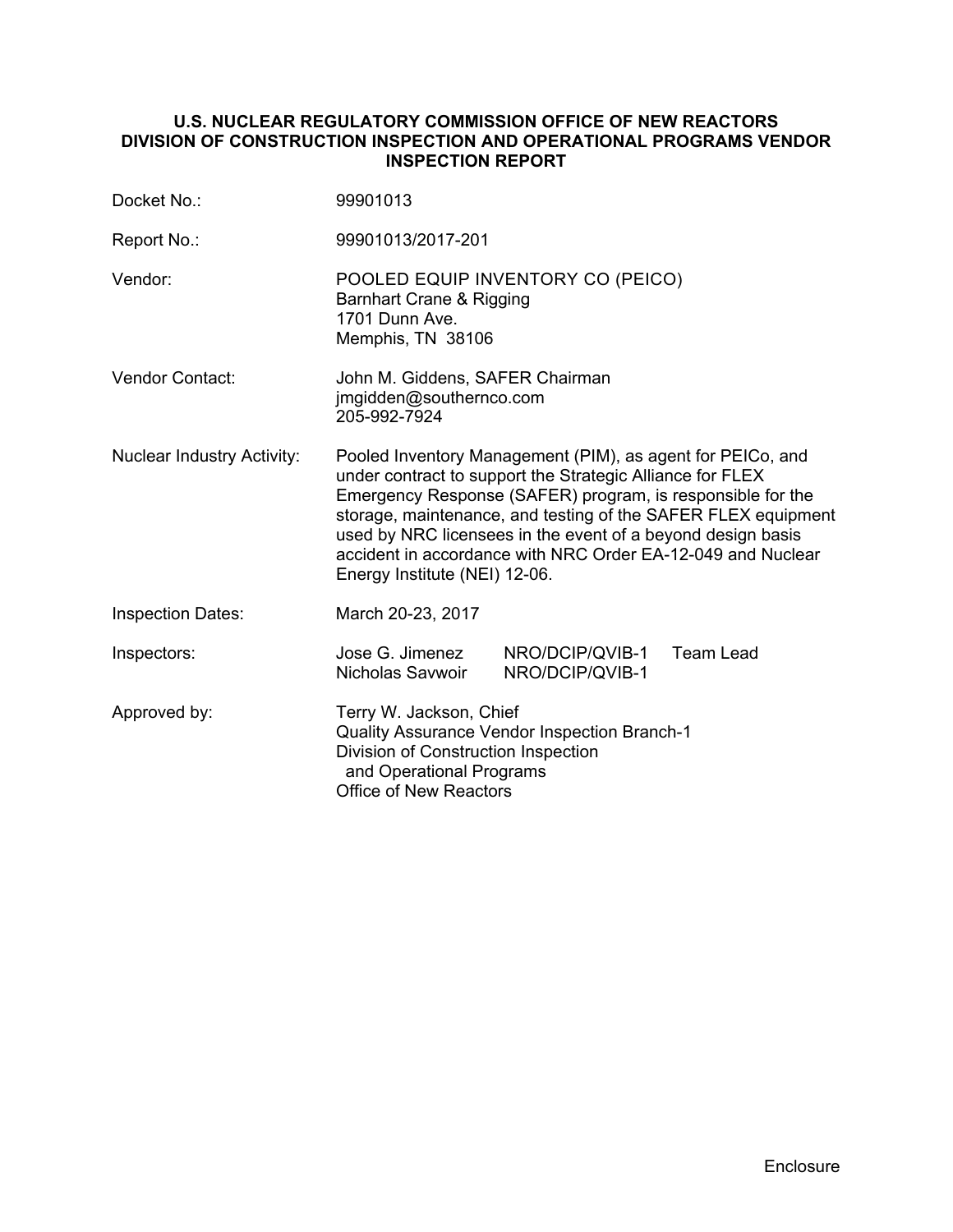# **EXECUTIVE SUMMARY**

#### PEICo – SAFER FLEX Equipment 99901013/2017-201

The U.S. Nuclear Regulatory Commission (NRC) conducted a vendor inspection to verify PIM, as agent for the Pooled Equipment Inventory Company (PEICo), and under contract to support the Strategic Alliance for FLEX Emergency Response (SAFER) program, (hereafter referred to as PEICo/PIM) implemented an adequate program that complies with NRC Order EA-12-049 and the implementation of Nuclear Energy Institute (NEI) 12-06, "Diverse and Flexible Coping Strategies FLEX Implementation Guide," as endorsed by the NRC.

The vendor inspection of PEICo/PIM focused on the SAFER program as it applies to supporting the beyond design mitigation efforts including procurement, maintenance, testing, and storage of equipment to be relied upon an emergency. Since this inspection assessed activities at the Memphis, TN facility which shares the same overall programmatic process (i.e. procedures, qualification, procurement, etc.) as the Phoenix facility previously inspected, the inspection activities focused more on testing and corrective action activities.

The NRC inspection team observed a selection of maintenance and testing activities during the week. The NRC inspection team reviewed the SAFER program, which included purchase orders, the technical evaluation process for selection of purchased equipment, receipt inspection reports, certificates of compliance, test reports, and corrective actions. The NRC inspectors also observed PEICo personnel conducting maintenance tests of various FLEX equipment.

During the course of this inspection, the NRC inspection team implemented Inspection Procedure (IP) 43006, "Inspection of the implementation of mitigation strategies order regarding the use of the National SAFER Response Centers (NSRC)." The information below summarizes the results of this inspection.

#### SAFER Program

The NRC inspection team concluded that PEICo/PIM is implementing the SAFER program in accordance with NRC Order EA-12-046 and NEI 12-06. Based on the limited sample of documents reviewed, the NRC inspection team also determined that PEICo/PIM is implementing its policies and procedures associated with the SAFER program. No findings of significance were identified.

#### Procurement Control

The NRC inspection team concluded that PEICo/PIM is implementing the necessary procurement controls in accordance with NEI 12-06. Based on the limited sample of documents reviewed, the NRC inspection team also determined that PEICo/PIM is implementing its policies and procedures associated with the procurement activities. No findings of significance were identified.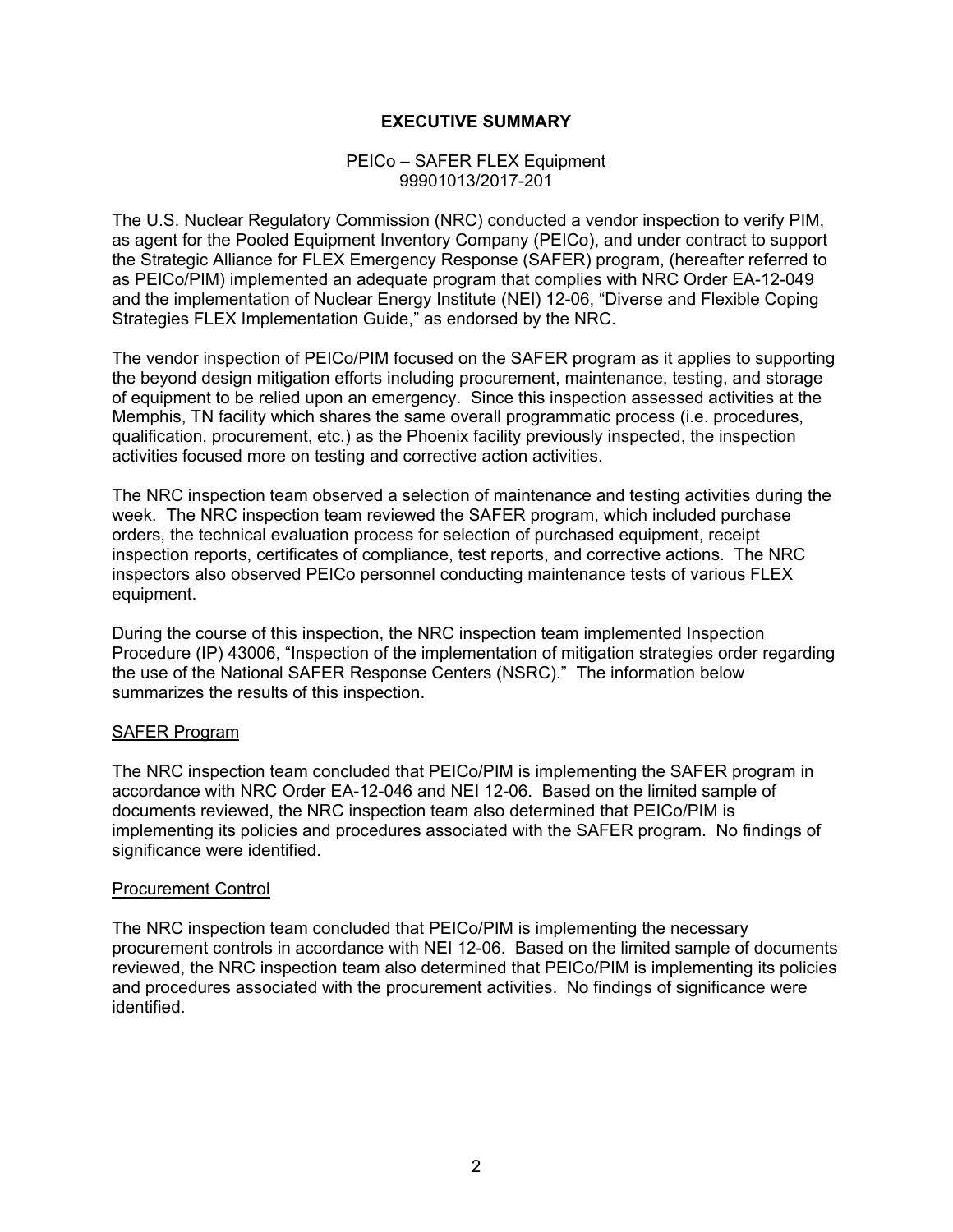# Test, Maintenance and Measuring & Test Equipment (M&TE) Control

The NRC inspection team concluded that PEICo/PIM is adequately implementing its test, maintenance and M&TE program in accordance with NEI 12-06. Based on the limited sample of documents reviewed, the NRC inspection team also determined that PEICo/PIM is implementing its policies and procedures associated with the maintenance activities. No findings of significance were identified.

#### Handling, Storage, and Deployment

The NRC inspection team concluded that PEICo/PIM is implementing its handling, storage, and deployment activities in accordance with NEI 12-06. Based on the limited sample of documents reviewed, the NRC inspection team also determined that PEICo/PIM is implementing its policies and procedures associated with the handling of SAFER equipment. No findings of significance were identified.

#### Corrective Actions

The NRC inspection team concluded that PEICo/PIM is implementing its corrective action program in accordance with NEI 12-06. Based on the limited sample of documents reviewed, the NRC inspection team also determined that PEICo/PIM is implementing its policies and procedures associated with the corrective action program. No findings of significance were identified.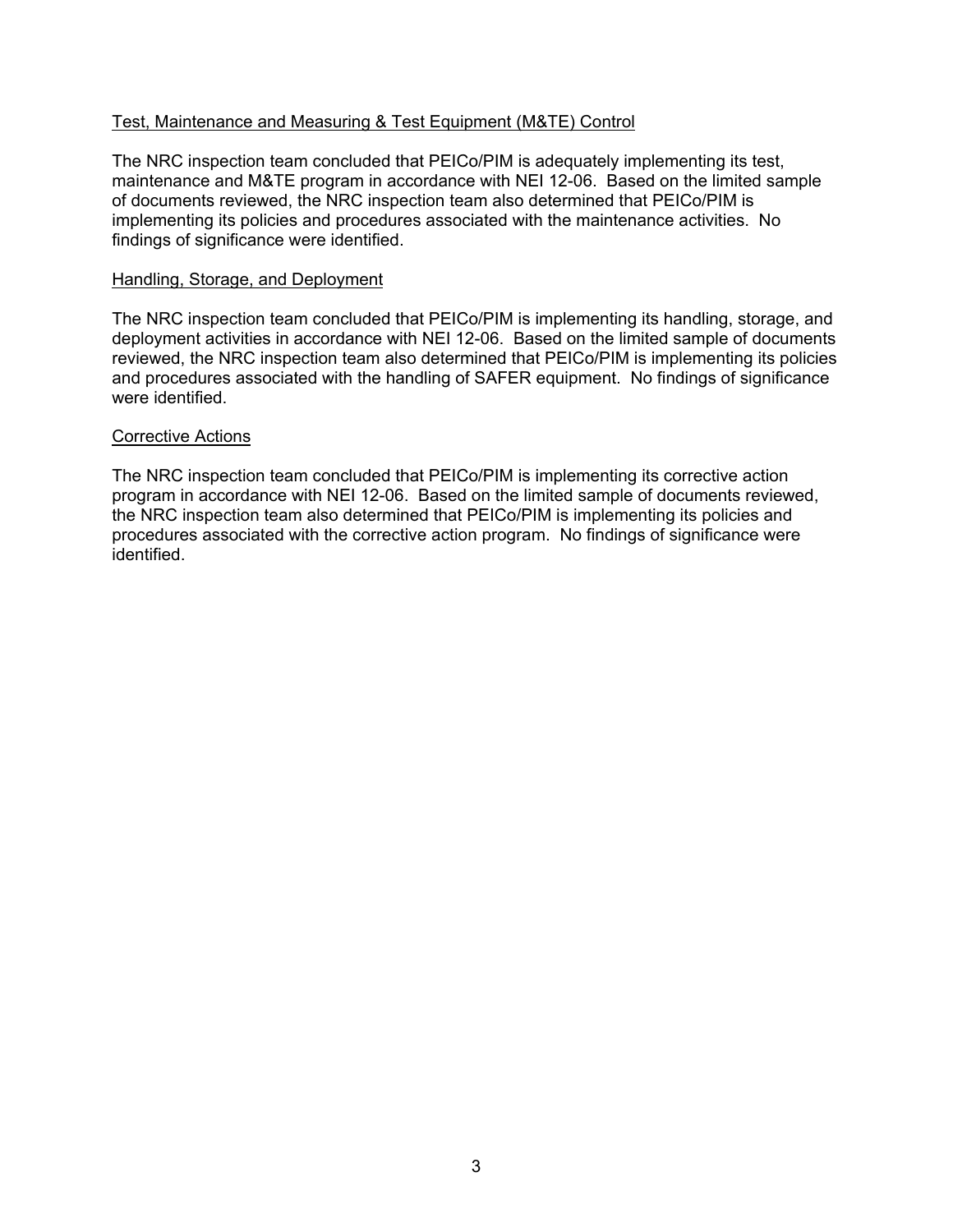# **REPORT DETAILS**

# 1. SAFER Program

# a. Inspection Scope

The NRC inspection team reviewed PEICo/PIM's policies and implementing procedures that govern the overall implementation of the SAFER program including storage, maintenance, procurement, testing, and deployment activities. The NRC inspection team evaluated PEICo/PIM's SAFER program process which includes the development of procedures governing all activities including determination of procurement technical specifications, vendor selection, receipt inspection, periodic maintenance, adequate testing, adequate storage, and development of training for on-site staff and staff activated during an emergency. Specifically, the scope of the inspection was to verify that all the documents reviewed at the Phoenix, AZ facility were being used in Memphis, TN as well to implement the SAFER program. The NRC inspection team reviewed a smart sample of the set of FLEX equipment stored at the Memphis NSRC facility to verify that the control processes were effectively implemented throughout the various stages from procurement to storage specific to the Memphis, TN facility and the eventual emergency deployment if activated.

The attachment to this inspection report lists the individuals interviewed and documents reviewed by the NRC inspection team.

b. Observations and Findings

No findings of significance were identified

c. Conclusions

The NRC inspection team concluded that PEICo/PIM is implementing the SAFER program in accordance with NRC Order EA-12-046 and NEI 12-06. Based on the limited sample of documents reviewed, the NRC inspection team also determined that PEICo/PIM is implementing its policies and procedures associated with the SAFER program.

#### 2. Procurement Controls

a. Inspection Scope

The NRC inspection team reviewed PEICo/PIM's policies and implementing procedures of its procurement activities to verify compliance with the requirements of NEI 12-06. Specifically, the NRC inspection team reviewed PEICo/PIM's equipment specification development process, purchase orders, receipt inspection reports and compared the information with observations in the warehouse of the equipment stored in the different redundant bins. The NRC inspection team focused on key elements of the process including verification of equipment specifications with observations of testing and inspection activities as they applied specifically to activities conducted at the Memphis site.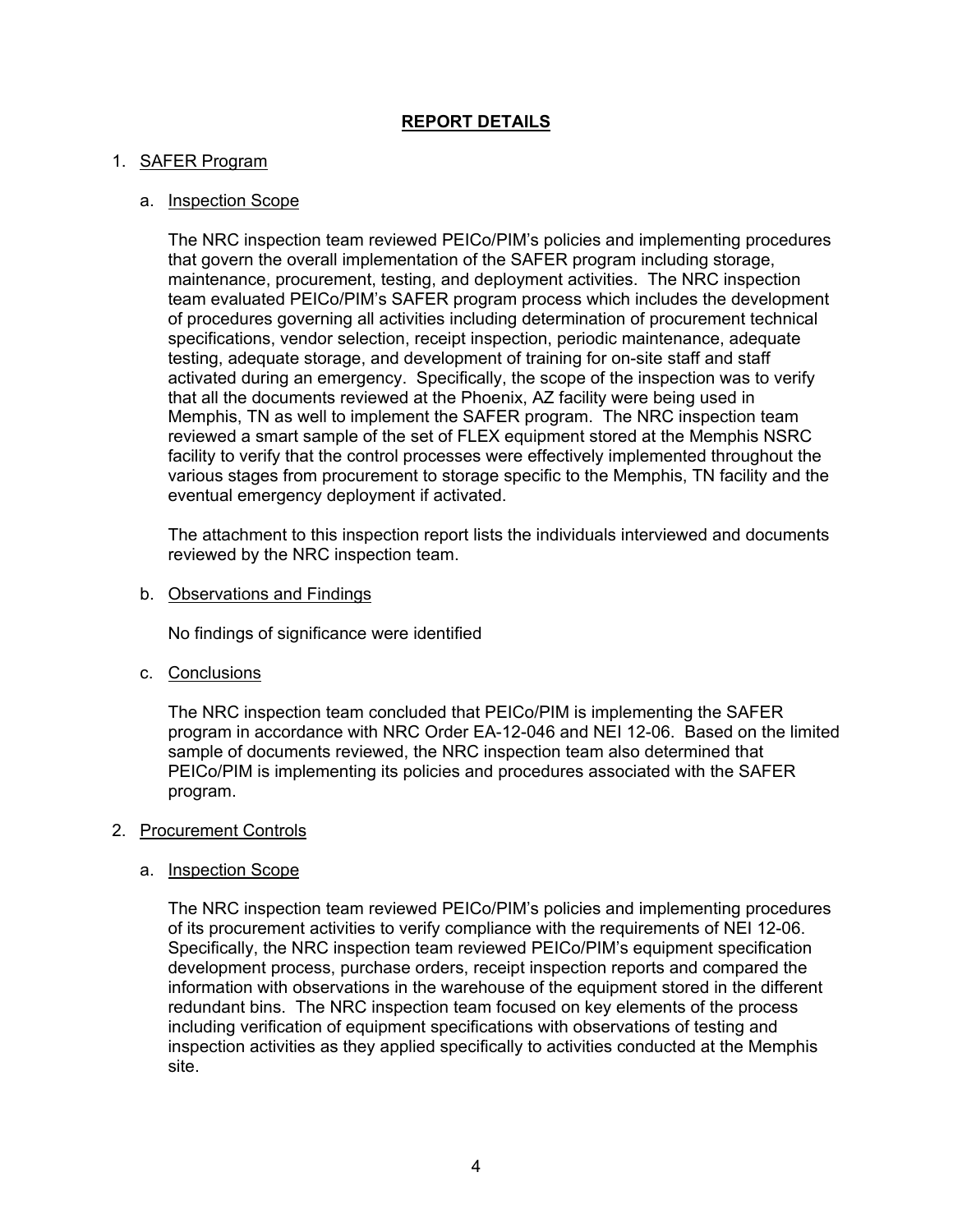The NRC inspection team reviewed PEICo's purchase order of the 480 VAC Turbine Generator (PO: 201310) to verify procurement requirements were met and documented correctly. Additionally, the NRC inspection team reviewed receipt inspection, certificates of conformance, purchase orders, NEI 12-06 Section 12.2.1 and 480V Turbine Generator specification, Revision 5 for the Memphis and Phoenix SAFER air lift containers. The air lift containers are collapsible drums used for storage and transportation of fuel. Air lift contains (fuel bladders) are highly mobile, rugged, may be rolled, towed, floated, lifted by helicopter and dropped with a parachute or free fall from a limited height.

The NRC inspection team reviewed receipt inspection records, certificates of conformance, purchase orders and specifications for 480V cables and associated electrical connections, cable reels and transportation trailers at the PEICO Memphis SAFER facility. The NRC inspection team reviewed PEICo's receipt inspection documents which included an equipment checklist, shipping damage and shortage checklist, and a document checklist. PEICo purchased cables from Coalmont Electrical Development by way of sub-supplier TPC Wire & Cable. The NRC inspection team reviewed sub supplier, TPC Wire & Cable specifications and TPC Wire & Cable certificate of conformance supplied to Coalmont Electrical Development to verify compliance with specifications.

The NRC inspection team reviewed PEICo's procurement documents for a 480V Turbine Generator. The procurement documents required the turbine to have the capability to load share in accordance with the Turbine Generator Specifications Revision 5; Sections 3.3.4, 3.3.5, 3.3.6, and 3.3.13. The NRC inspection team reviewed PEICo's engineering report and interviewed the program manager to determine the applicability of the load shed feature. PEICo demonstrated that although the load sharing capability was specified this feature will not be used as the SAFER instructions only call for the supply of one generator per reactor unit. The load sharing feature would only apply if multiple generators were deployed per unit.

NERRC101A001TGL05 No. 201310, Revision 5, specifications reviewed:

- 3.2.4 480V Turbine Marine Generator weight/ separate tank 3.3.4 480V Turbine Marine Generator load sharing capabilities and controls
- 3.3.6 480V Turbine Marine Generator load sharing capabilities and controls
- 3.3.13 480V Turbine Marine Generator load sharing capabilities and controls
- 4.11 480V Turbine Marine Generator output, load test and analytical calculations

The attachment to this inspection report lists the documents reviewed and personnel interviewed by the NRC inspection team.

#### b. Observations and Findings

No findings of significance were identified.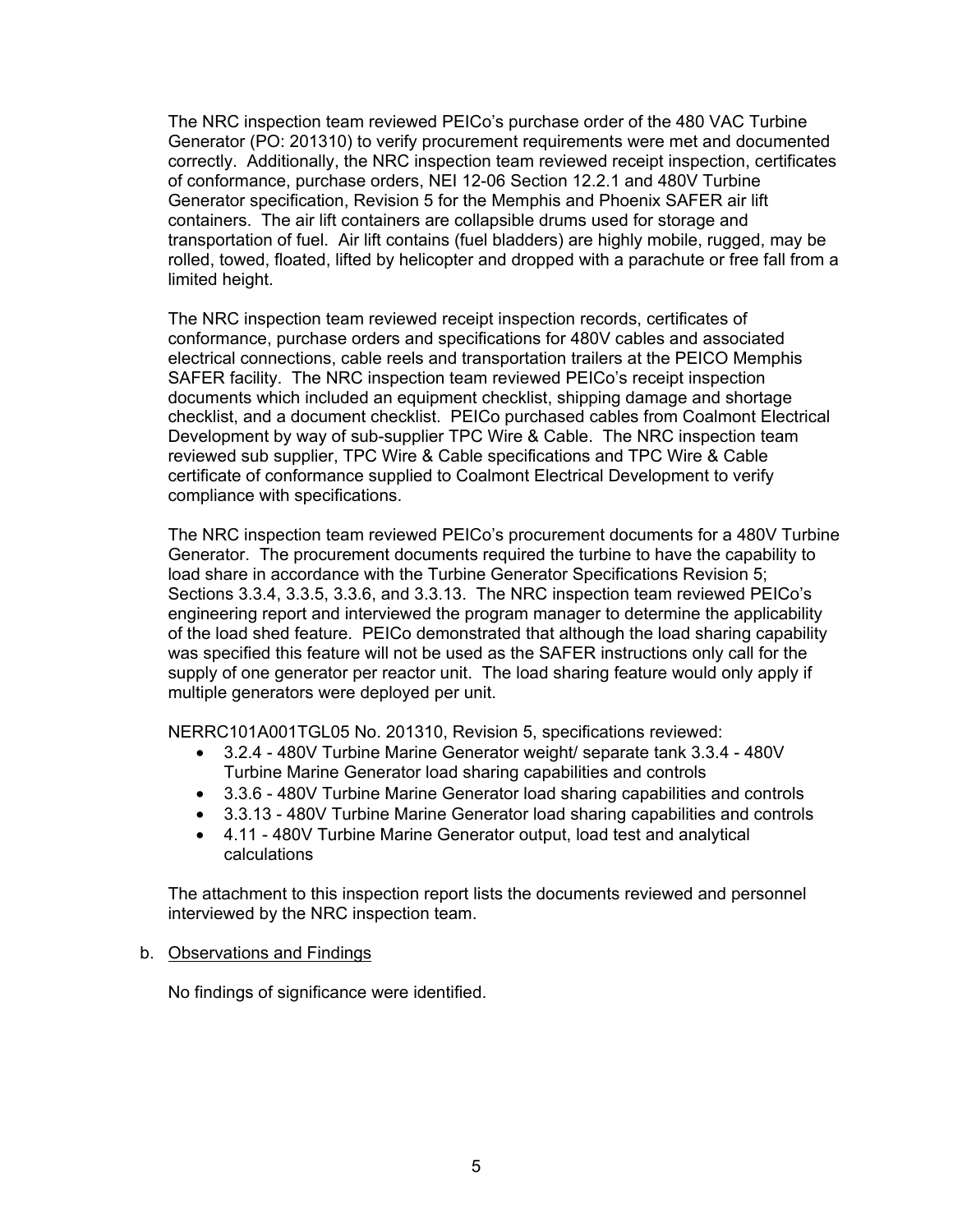### c. Conclusion

The NRC inspection team concluded that PEICo/PIM is implementing the necessary procurement controls in accordance with NEI 12-06. Based on the limited sample of documents reviewed, the NRC inspection team also determined that PEICo/PIM is implementing its policies and procedures associated with the procurement activities.

### 3. Test, Maintenance and Measuring & Test Equipment Control (M&TE)

### a. Inspection scope

The NRC inspection team reviewed implementation of Section 12.2 of NEI 12-06 to ensure provisions and processes established for periodic maintenance, testing, and calibration of off-site FLEX equipment at the Memphis NSRC were comparable and consistent with that performed at the operating nuclear power plants. The inspection team reviewed procedures for tests, preventive maintenance, test objectives, test requirements, and acceptance criteria contained in the applicable technical documents. The NRC inspection team assessed whether M&TE was calibrated, adjusted, and maintained at prescribed intervals prior to being used to test critical FLEX equipment functions.

The NRC inspection team observed quarterly maintenance of one of ten PEICo Memphis NSRC, Turbine Marine manufactured, 480 VAC Turbine Generators (TGL05). PEICo contracts Barnhart Crane and Rigging to handle equipment, house, and perform maintenance at the Memphis NSRC. The inspection team observed Barnhart personnel performing maintenance per Work Instruction-2-11, Version 3, March 9, 2017, including their safety pre-job brief to verify they followed warnings, cautions, and notes per the work instruction procedures. The inspection team verified Barnhart recorded and verified values within maintenance thresholds. The NRC inspection team verified that the 480 VAC Turbine Generator load bank disconnection test notes made during maintenance were submitted for engineering to ensure compliance with work instructions. The NRC inspection team interviewed Barnhart personnel and PEICo engineering to determine their procedural level of understanding.

PEICo performs quarterly maintenance on the 480 VAC Turbine Generator using test cables (maintenance cables) which are checked for signs of degradation and lubricated before being connected. Deployable cables for the 480 VAC Turbine Generator are not tested with the 480 VAC Turbine Generator during the 480 VAC Turbine Generator quarterly maintenance. The NRC inspection team reviewed annual maintenance Work Instruction-2-22 for 480 VAC Turbine Generator's standard cable and electrical connections; in addition to 4160V cables and electrical connections. The NRC reviewed PEICo actions where they committed to develop test plans for 480V Cable and 4160 Cable performance in order to address this omission in the original performance test plans. The NRC inspection team reviewed PEICo's engineering submittal to develop performance test plans and required instrumentation verification for 480V Cable and 4160 Cable to verify compliance with the program management submission process. The NRC inspection team also reviewed PEICo's program management submission on March 21, 2017 assigned to engineering for the development of performance test plans for water treatment, Hale pumps, turbine generators, light towers, high pressure injection pumps, hoses, step-up transformer, portable submersible pump, air compressors, fuel transfer pumps, and load distribution centers.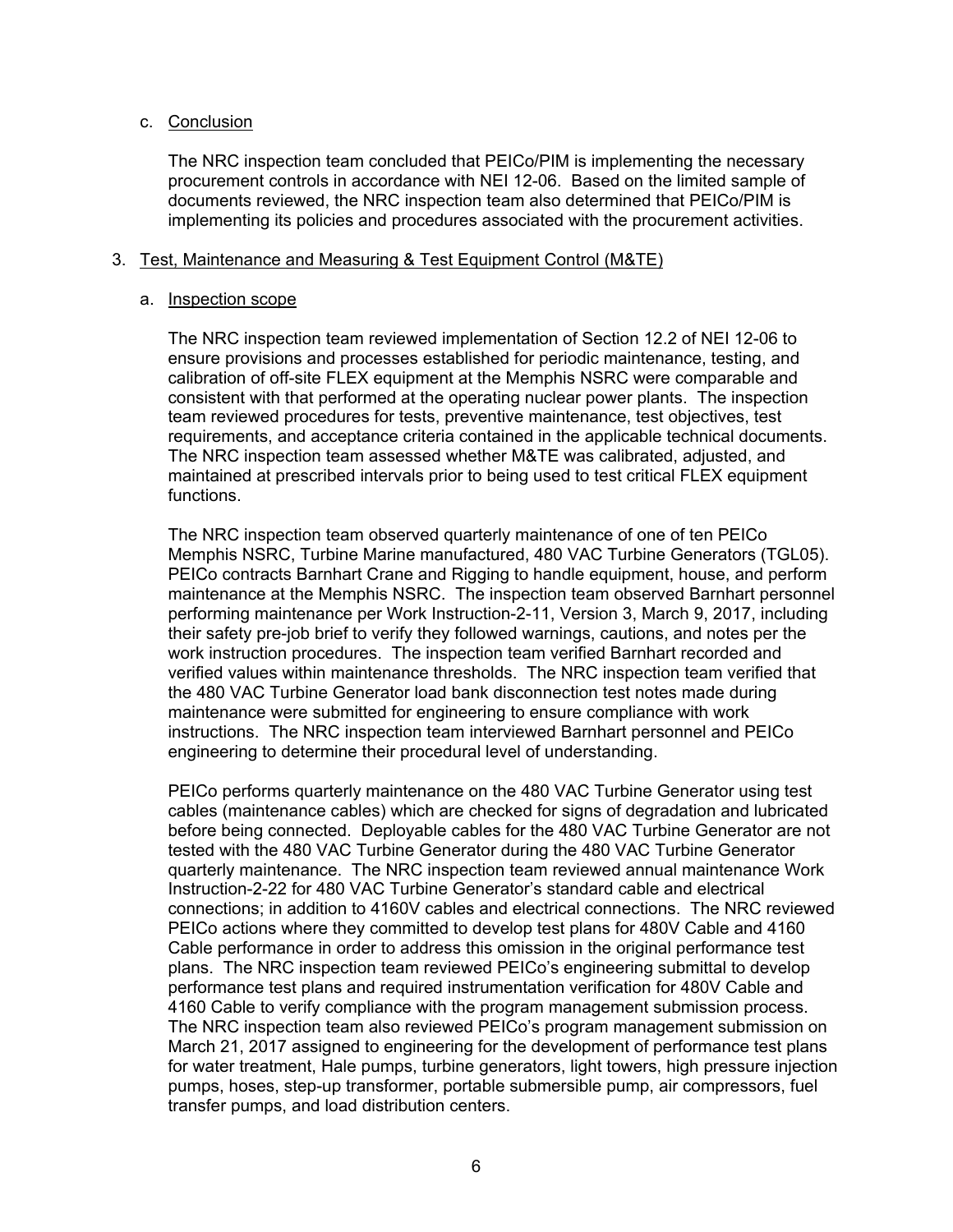The NRC inspection team reviewed annual maintenance and Work Instructions-2-18 for Air Lift Fuel Containers. Air lift containers provide transportation of diesel fuel by air. The NRC inspection team reviewed Areva's test plan training matrix of SAFER FLEX equipment operations training for the staging area technicians. In addition, the NRC inspection team reviewed Areva's NSRC Equipment Technical Requirement Document (ETRD) for medium and low voltage generators. Areva updates ETRDs and training requirements in accordance with revisions to SAFER FLEX equipment specifications.

The attachment to this inspection report lists the individuals interviewed and documents reviewed by the NRC inspection team.

#### b. Observations and Findings

No findings of significance were identified.

# c. Conclusion

The NRC inspection team concluded that PEICo/PIM is adequately implementing its test, maintenance and M&TE program in accordance with NEI 12-06. Based on the limited sample of documents reviewed, the NRC inspection team also determined that PEICo/PIM is implementing its policies and procedures associated with the all the maintenance activities.

# 4. Handling, Storage, and Deployment

### a. Inspection Scope

The NRC inspection team reviewed PEICo/PIM's handling, storage, and deployment policies and procedures to verify conformance with NEI 12-06. The inspectors observed a PEICo/PIM's storage area in the Memphis warehouse. Specifically, the NRC inspection team observed how FLEX equipment is stored, cataloged, and tagged out of service, and tracked for easy deployment to the correct NRC licensee that requests the equipment. The NRC inspection team discussed the conduct of the warehouse operations for all the handling activities with PEICo/PIM's management.

The NRC inspection team performed walk downs of the different storage sections to verify the FLEX equipment described in the emergency deployment procedures and the bill of ladings matched the different transportation pallets. NRC inspectors reviewed handling, storage, and deployment procedures to verify they provide adequate guidance for the easy identification of equipment location and licensee-specific equipment as well as properly identified the necessary FLEX equipment. PEICo/PIM personnel in charge of handling the equipment were interviewed to determine their knowledge of the different storage and deployment procedures. The NRC inspectors verified that the storage facility would provide the necessary protection of the equipment and also meet the availability requirements in accordance with the mitigation strategies requirements. A number of FLEX equipment were sampled to verify that storage conditions were adequately preserved and maintained. The NRC inspectors verified that all the documentation at the Memphis facility for deployment of equipment when called upon during an emergency was up to date and reflected the current conditions of the warehouse.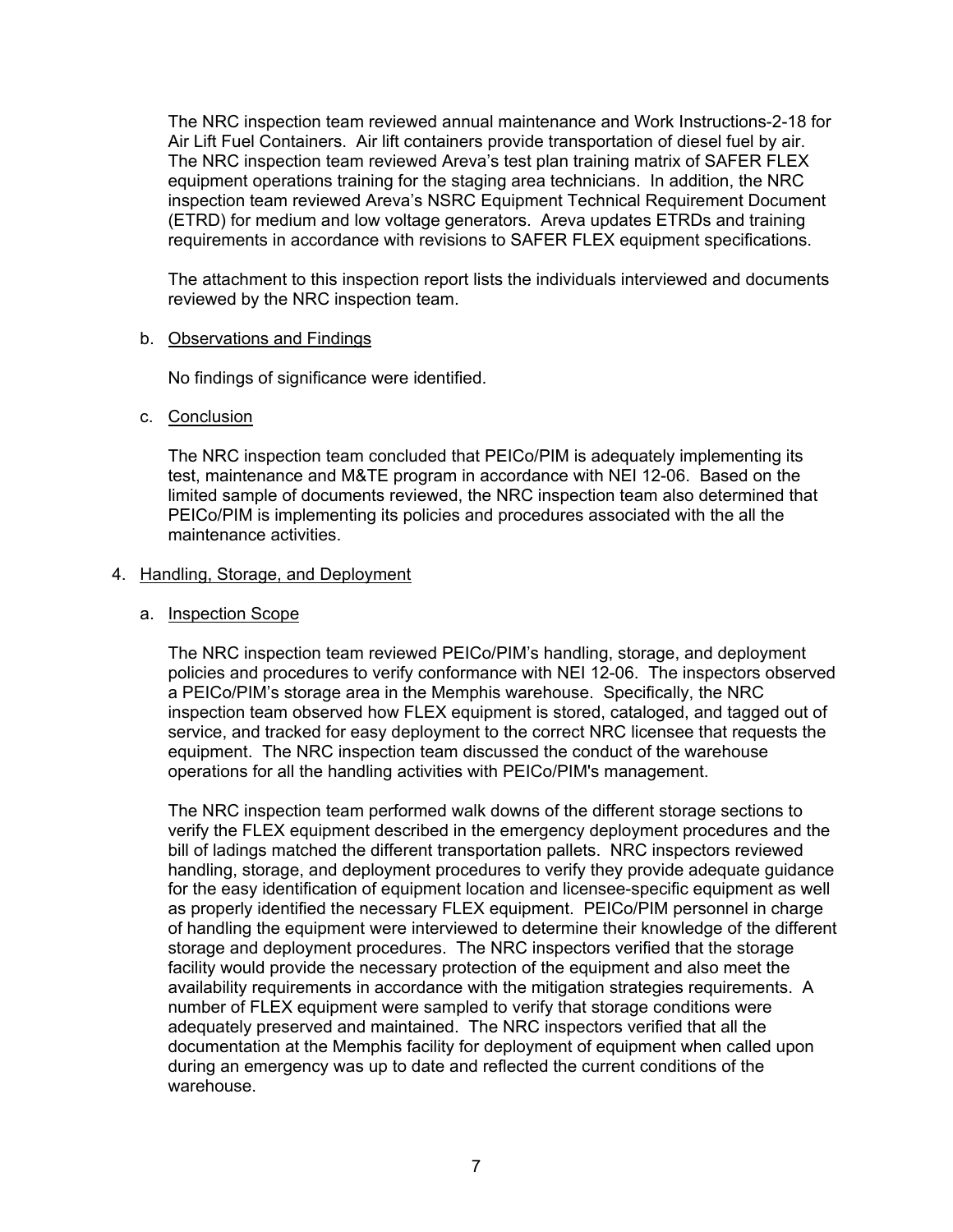The attachment to this inspection report lists the documents reviewed by the NRC inspection team.

### b. Observations and Findings

No findings of significance were identified.

c. Conclusions

The NRC inspection team concluded that PEICo/PIM is implementing its handling, storage, and deployment activities in accordance with NEI 12-06. Based on the limited sample of documents reviewed, the NRC inspection team also determined that PEICo/PIM is implementing its policies and procedures associated with the handling of SAFER equipment.

# 5. Corrective Action Program

# a. Inspection Scope

The NRC inspection team reviewed PEICo/PIM's policies and implementing procedures for the Corrective Action Program (CAP) to ensure prompt identification, correction, and verification of effectiveness in accordance with the requirements of NEI 12-06. The NRC inspection team discussed and reviewed a sample of PEICo/PIM's corrective actions, including nonconformances with PEICo/PIM's quality assurance manager and technical staff. The NRC inspection team verified implementation of PEICo/PIM's nonconformance report process (NCR) during maintenance activities throughout the week. The NRC inspectors verified that PEICo/PIM adequately identified possible deficiency trends through operating experience and previous NCRs to ensure proper corrective actions were taken when required.

The NRC inspection team reviewed 480V and 4160V Turbine Marine Generator non-conformances associated with non-functional impacted equipment conditions. The NRC inspection team reviewed 4160V Turbine Generator SAFER Response Plan Standing Order (SO22-G-1) and NEI 12-06, Section 12.2.4. Standing Order (SO22-G-1) notifies duty officers that the 4160V turbine generators are to be deployed as tuned sets physically designated by three inch colored dots (green, orange, purple, yellow, and pink). A tuned set are two 4160V Turbine Marine Generators with the same three inch colored dot. Currently, the Memphis NSRC has 3 color groupings (green, orange, purple) while Phoenix NSRC has 2 color groupings (yellow and pink).

The NRC inspection team reviewed PEICo's corrective actions to corrective action report (CAR) 16-54 identified during the previous NRC inspection at the Phoenix NSRC, during the period from November 28 to December 1, 2016. The NRC inspection team reviewed PEICo's technical justification and extent of condition for the Steam Generator Reactor Pressure Vessel Make-up Pump. The NRC inspection team reviewed the manufacturer's (e.g. Safe Industries) bid proposal, emails from the manufacturer's director of engineering, manufacture's pump curves and calculations. CAR16-54 identified that the Program Manager Organization (PMO) specifically failed to adequately document the resolution of vertical suction height per Areva's quality control surveillance report to accept the application of a single pump test as sufficient to meet the specification requirements for the procured pumps.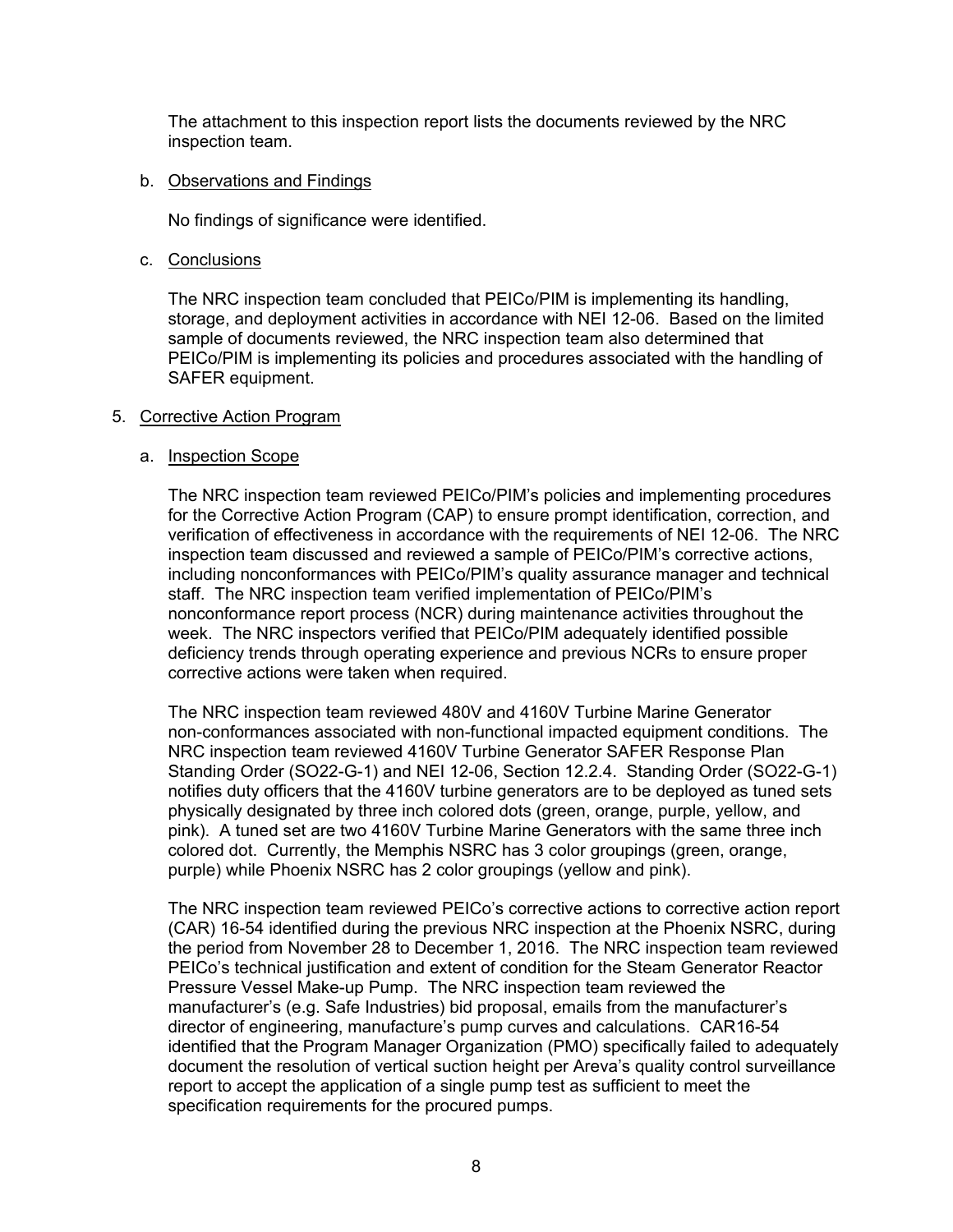The NRC inspection team reviewed PEICo's corrective actions to CAR 14-12 which identified 480V Turbine Marine Generator could not produce rated output of 1100kW. The NRC reviewed emails between PEICo engineering and generator manufactures (Turbine Marine and Marathon/ Regal Beloit). The NRC inspection team reviewed PEICo's 480V Turbine Generator Specification, Revision 5. Revision 5 to the specifications de-rated the 480V Turbine Generator's output from 1100kW to 1000kW. The NRC inspection team reviewed SAFER and Equipment Committee presentations for the derating of the 480V turbine generator's output wattage. During October 2015, the Equipment Committee voted and approved Revision 5 of PEICo's specification to de-rate the 480V Turbine Generator's output to 1000kW. The NRC inspectors reviewed a sample of CARs to ensure they complied with PEICo's corrective action program timelines, significance thresholds, proper level of management review, and adequate actions to prevent recurrence. In addition personnel were interviewed to verify they could demonstrate how the CAP works and when corrective actions have been implemented.

The attachment to this inspection report lists the individuals interviewed and documents reviewed by the NRC inspection team.

# b. Observations and Findings

No findings of significance were identified.

# c. Conclusions

The NRC inspection team concluded that PEICo/PIM is implementing its corrective action program in accordance with NEI 12-06. Based on the limited sample of documents reviewed, the NRC inspection team also determined that PEICo/PIM is implementing its policies and procedures associated with the corrective action program.

#### 6. Entrance and Exit Meetings

On March 20, 2017, the NRC inspection team discussed the scope of the inspection during an entrance meeting with Mr. John Giddens, SAFER Chairman, and members of PEICo/PIM management and technical staff. On March 22, 2017, the NRC inspection team presented the inspection results and observations during an exit meeting with John Giddens, SAFER Chairman, and members of PEICo/PIM management and technical staff.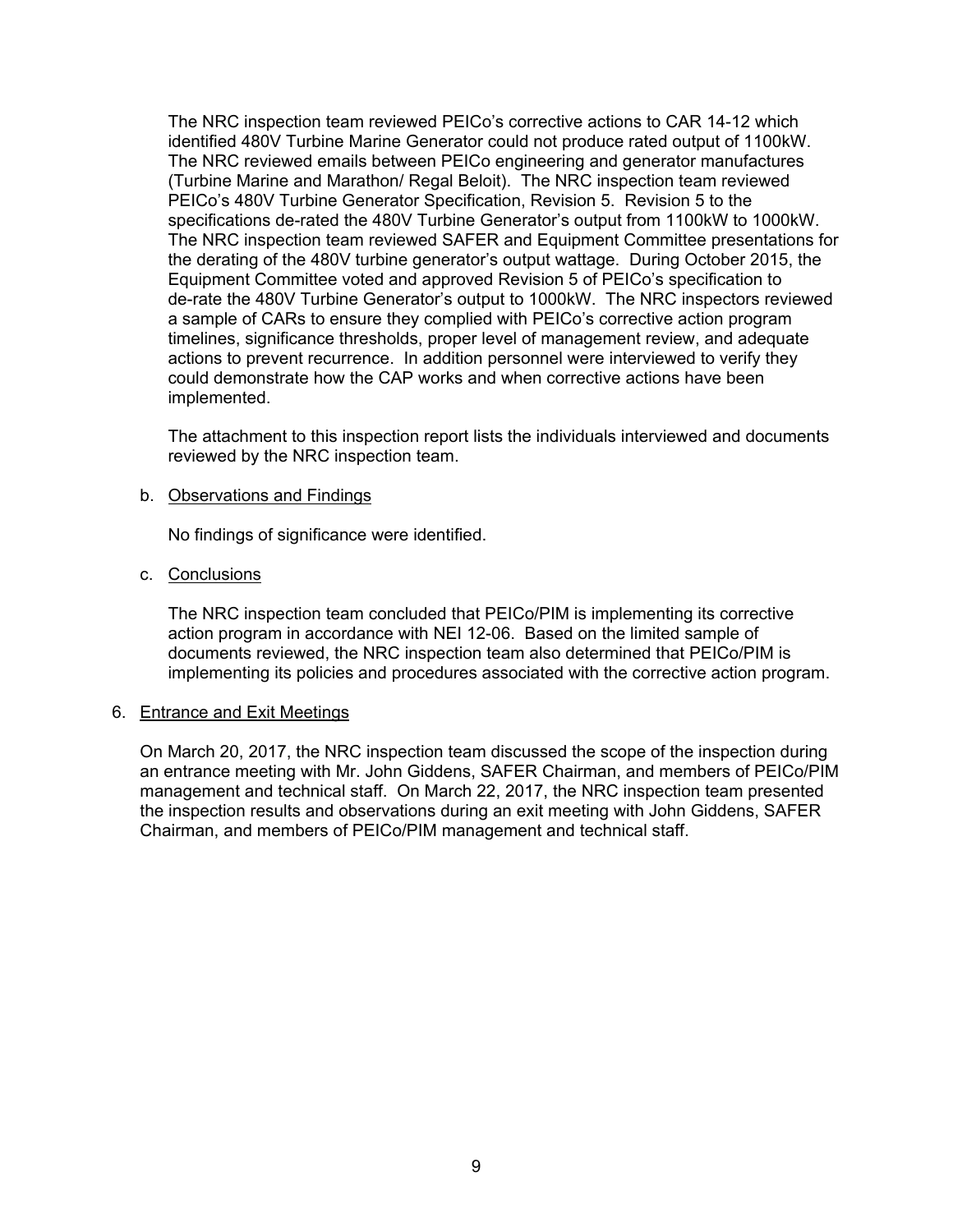# **ATTACHMENT**

# **1. ENTRANCE/EXIT MEETING ATTENDEES**

| <b>Name</b>                  | <b>Title</b>                             | <b>Affiliation</b>         | <b>Entrance</b>         | <b>Exit</b>             | Interviewed             |
|------------------------------|------------------------------------------|----------------------------|-------------------------|-------------------------|-------------------------|
| Jim Ripple                   | <b>SCM Director</b>                      | <b>SNC</b>                 | X                       | X                       |                         |
| John McLean                  | <b>SCM Analyst</b>                       | <b>SNC</b>                 | $\overline{\mathsf{x}}$ | X                       | $\pmb{\mathsf{X}}$      |
| <b>Greg Green</b>            | <b>Warehouse Supervisor</b>              | PIM                        |                         | X                       | $\overline{\mathsf{x}}$ |
| John Kapitz                  | QA & Licensing<br>Sub-committee Chairman | PIM                        |                         | X                       |                         |
| Pat Long                     | <b>Project Manager</b>                   | PIM                        |                         | X                       | X                       |
| John Allen<br><b>Roberts</b> | <b>Principle Contracts Agent</b>         | PIM                        |                         | X                       |                         |
| <b>Tim Pettibone</b>         | Lead Engineer                            | PIM                        |                         | X                       |                         |
| <b>Greg Clark</b>            | <b>Lead Engineer</b>                     | PIM                        |                         | $\overline{\mathsf{x}}$ |                         |
| <b>Chuck Arbuthnot</b>       | <b>Contract Engineer</b>                 | PIM                        |                         | $\overline{\mathsf{x}}$ |                         |
| Lisa Williams                | Senior Buyer                             | PIM                        |                         | $\overline{\mathsf{x}}$ |                         |
| Kevin Shea                   | Senior Buyer                             | PIM                        |                         | $\overline{\mathsf{x}}$ |                         |
| Kathy Padilla                | Sr. Admin Assistant                      | <b>PIM</b>                 | X                       |                         |                         |
| Janet Fondren                | <b>Senior Secretary</b>                  | <b>PIM</b>                 |                         | X                       |                         |
| Lisa Fraser                  | <b>Senior Contract Agent</b>             | PIM                        |                         | X                       |                         |
| David Handly                 | <b>Accounting Manager</b>                | <b>PIM</b>                 |                         | X                       |                         |
| <b>Martin Trum</b>           | <b>AREVA SAFER Manager</b>               | <b>AREVA</b><br><b>USA</b> | X                       | X                       | X                       |
| <b>Jeff Harris</b>           | Project Manager                          | <b>Barnhart</b>            | X                       |                         |                         |
| John Giddens                 | <b>SAFER EC Chairman</b>                 | <b>SNC</b>                 | $\overline{\mathsf{x}}$ | X                       | $\overline{X}$          |
| David Crawley                | <b>SAFER Project Manager</b>             | SAFER/<br>PIM              | X                       | X                       | X                       |
| Stan Piedra                  | PIM QA Manager                           | PIM                        | X                       | X                       | $\sf X$                 |
| Randy Mundy                  | <b>PIM Program Manager</b>               | <b>PIM</b>                 | $\overline{\mathsf{x}}$ | $\overline{\mathsf{x}}$ | $\overline{\mathsf{x}}$ |
| Rebecca<br>Rutherford        | <b>PIM Project Manager</b>               | <b>PIM</b>                 | X                       | X                       | X                       |
| Mark Boggs                   | PIM Inventory & Facility<br>Manager      | <b>PIM</b>                 |                         | X                       |                         |
| Jane Marshall                | Director, JLD                            | <b>NRC</b>                 |                         | X                       |                         |
| Joylynn Quinonez             | Rx Op Engineer, JLD                      | <b>NRC</b>                 | X                       | $\overline{\mathsf{x}}$ |                         |
| <b>Tony Brown</b>            | Rx Op Engineer, JLD                      | <b>NRC</b>                 | $\overline{\mathsf{x}}$ | $\overline{\mathsf{x}}$ |                         |
| <b>Terry Jackson</b>         | <b>Branch Chief</b>                      | <b>NRC</b>                 |                         | $\overline{\mathsf{x}}$ |                         |
| Jose Jimenez                 | <b>Reactor Operations</b><br>Engineer    | <b>NRC</b>                 | X                       | X                       |                         |
| Nicholas Savwoir             | <b>Reactor Operations</b><br>Engineer    | <b>NRC</b>                 | X                       | X                       |                         |

# **2. INSPECTION PROCEDURES USED**

IP 43006, "Inspection of the implementation of mitigation strategies order regarding the use of the NSRC."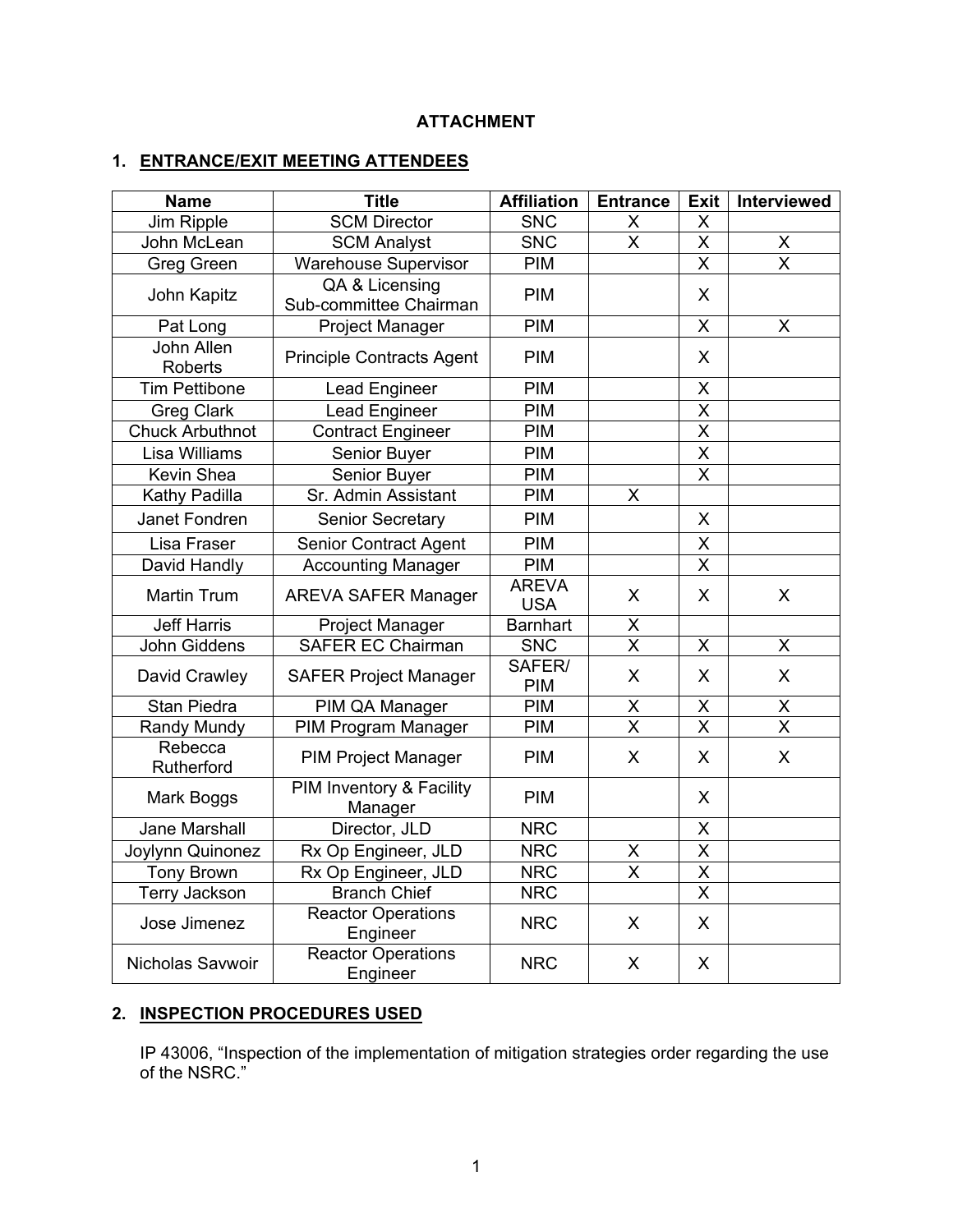#### **3. LIST OF ITEMS OPENED, CLOSED, AND DISCUSSED**

| <b>Item Number</b> | <b>STATUS</b> | TYPF | <b>TAAC</b> | <b>DESCRIPTION</b> |
|--------------------|---------------|------|-------------|--------------------|
| N/A                | N/A           |      | N/A         | N/A                |

### **LIST OF ACRONYMS USED**

| <b>10 CFR</b> | Title 10 of the Code of Federal Regulations       |
|---------------|---------------------------------------------------|
| <b>ADAMS</b>  | Agencywide Documents Access and Management System |
| CAP           | corrective action program                         |
| <b>CAR</b>    | corrective action report                          |
| <b>ETRD</b>   | <b>Equipment Technical Requirement Document</b>   |
| <b>FLEX</b>   | <b>Flexible Coping Strategies</b>                 |
| IP            | inspection procedure                              |
| M&TE          | measuring and test equipment                      |
| <b>NCR</b>    | nonconformance report                             |
| <b>NEI</b>    | <b>Nuclear Energy Institute</b>                   |
| <b>NRC</b>    | <b>Nuclear Regulatory Commission</b>              |
| <b>NSRC</b>   | <b>National SAFER Response Centers</b>            |
| <b>PEICo</b>  | Pooled Emergency Inventory Company                |
| <b>PIM</b>    | Pooled Inventory Management                       |
| PO.           | purchase order                                    |
| QA            | quality assurance                                 |
| <b>SAFER</b>  | Storage Alliance for FLEX Emergency Response      |

### **DOCUMENTS REVIEWED**

#### Programmatic Procedures

PRP 7.4 "Program Manager Organization, Authorities and Responsibilities", Revision 8 dated June, 2011

PRP 10.0 "Preparation and Review of Procurement Specification and Request for Bid (RFB)" revision 10

PIM Policy and Procedure (PPM) 7-7 "Corrective Action" revision 7, dated June 4, 2012

PEICo Quality Assurance Manual revision 3, dated April 1, 2014

AREVA N-51-9199717-014 "National SAFER Response Center Equipment Technical Requirements" revision 145, dated February 10, 2016

PPM 4-7 "Specification Preparation and Revision" revision 6, dated April 25, 2014

PPM 2-0 "Organizational Structure and Responsibilities" revision 11, dated September 23, 2015

PPM 6-7 "Purchase Order Development and Review" revision 16, dated April 12, 2016

PPM 7-7 "Corrective Action Program" revision 7, dated June 4, 2012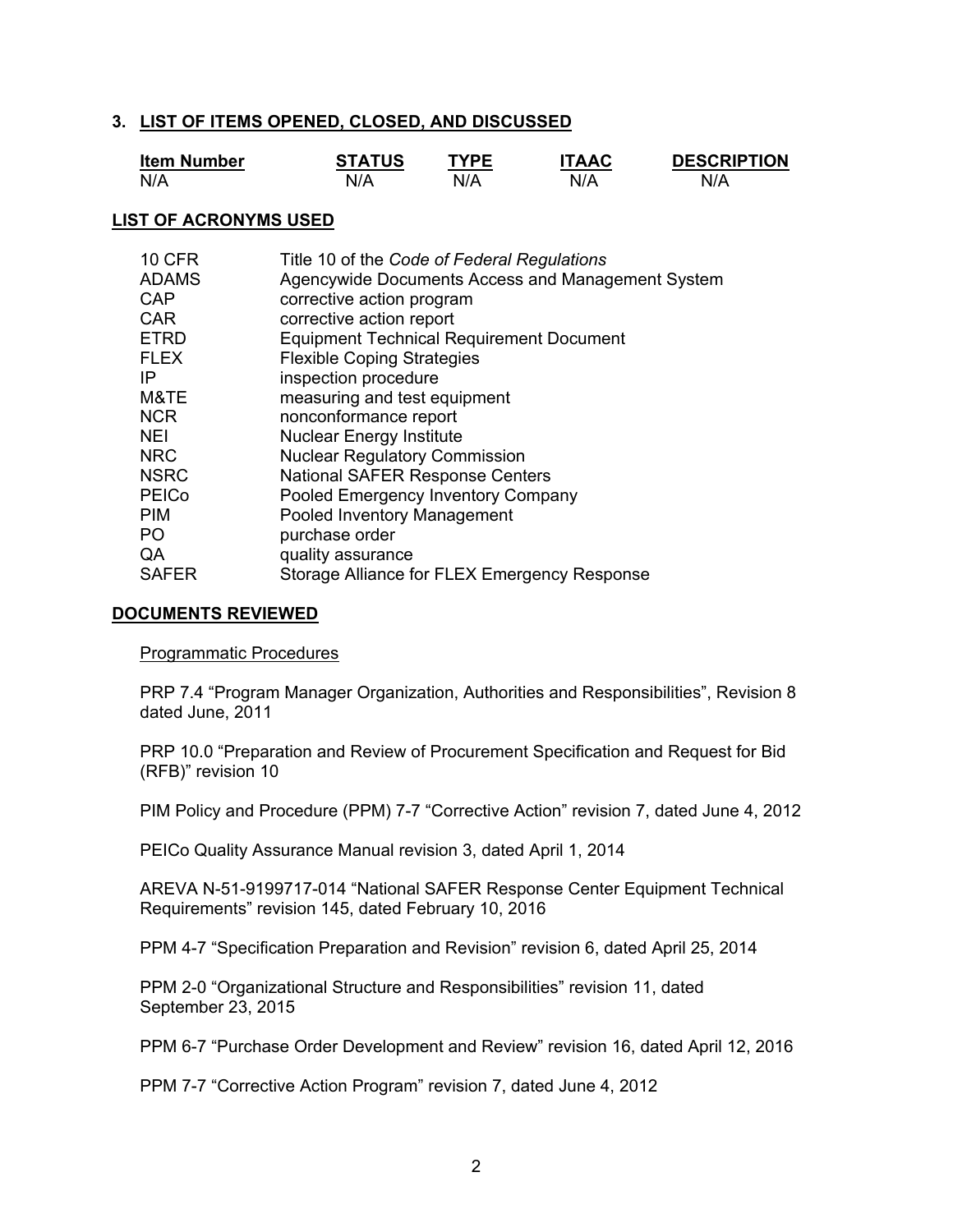AP-1 "Indoctrination and Training" revision 5, dated May 20, 2015

AP-7 "PIM Storage Facility Procedure Controls" revision 4

PIM – Q7 "Equipment Maintenance Certification" revision 5, dated May 20, 2015

MI-0 "Maintenance and Storage Instructions for Equipment" revision 2, dated June 17, 2016

CP-9 "Measuring and Test Equipment Control and Calibration" revision 4, dated December 17, 2012

# Procurement Documents

- TM 10-5430-255-13&P
- Technical Manual Operator and Field Level Maintenance Manual including repair parts and special tools list (RPSTL)
- For Drum, fabric, collapsible, fuel, 500 gallon capacity model GTA500F (NSN 8110-01-482-9152)
- PO No. 542176, GTA500F NSN: 8110-01-482-9152, (diesel fuel bladder)
- Coalmont Electrical Development, Certificate of Conformance, date July 16, 2014, PO: 201410, model/PN: 480VAC cable delivery trailer, quantity 8
- Coalmont Electrical Development, Certificate of Conformance, June 23, 2014, PO: 20109, P/N: Assembly PA22MF86326F100-XX-XX, cable P/N 86326E, quantity 36,800 ft.
- Interstate Products, Inc. Certificate of Conformance, February 6, 2014, PO No. 201329C01, Air Container, change order 1, shipped to Phoenix.
- Interstate Products, Inc. Certificate of Conformance, February 23, 2013, PO No. 201329C01, Air Container, shipped to Memphis.
- PIM Storage Facility Equipment/ Material Receiving Inspection Report, November 3, 2013, vendor: Interstate Products, PO: 201329

#### Test, M&TE, and Maintenance Documents

- Submittal list 3/21/2017-Develop performance test plans and required instrumentation verification for:
	- o Water Treatment April 15, 2017
	- $\circ$  Hale Pumps May 1, 2017
	- o Turbine Generators May 1, 2017
	- o Light Towers May 1, 2017
	- o High Pressure (HP) Injection Pumps May 1, 2017
	- $\circ$  Hoses May 1, 2017
	- o Step-up Transformer May 1, 2017
	- o Portable Submersible Pump May 1, 2017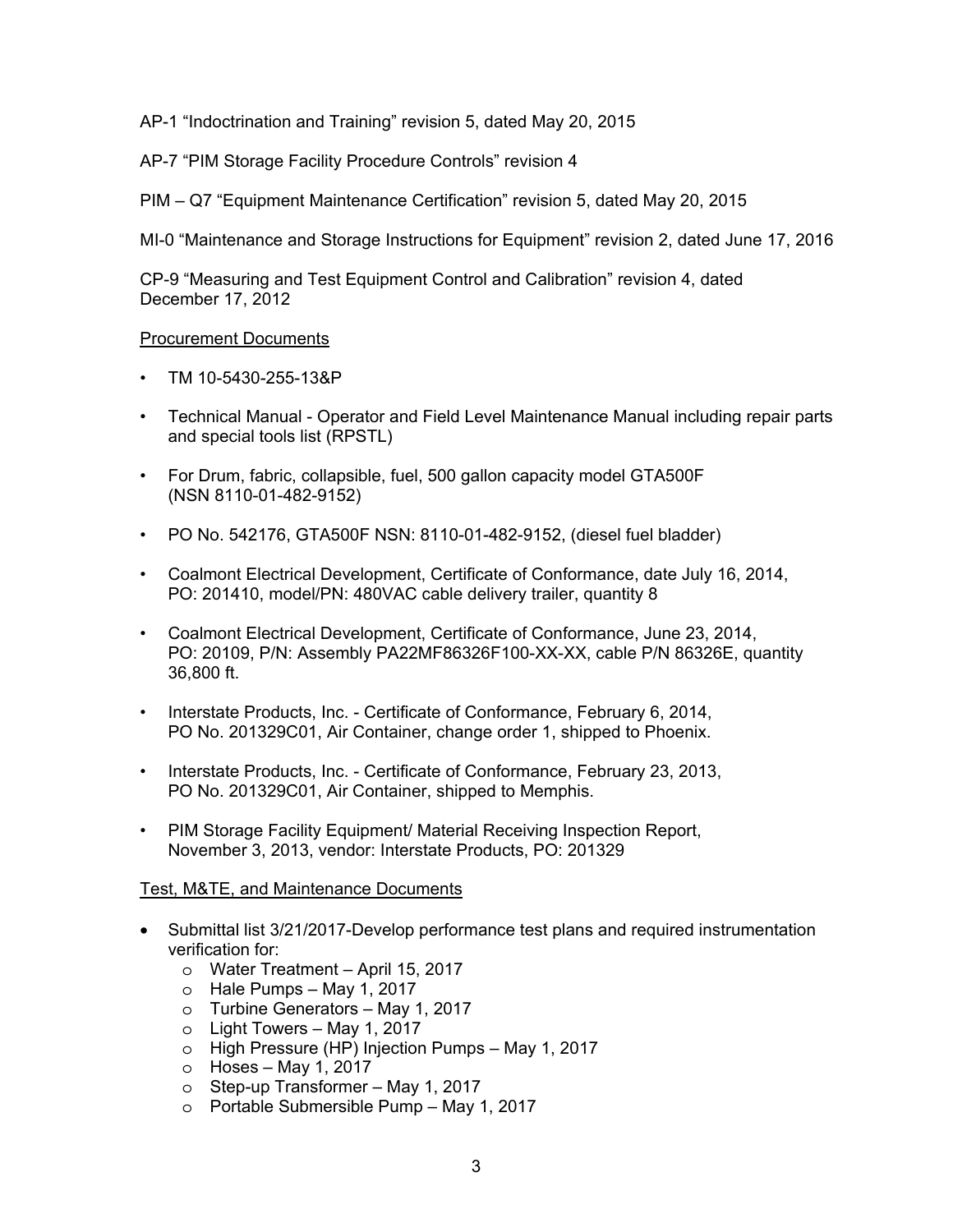- o Air Compressors May 1, 2017
- o Fuel Transfer Pumps May 1, 2017
- o Load Distribution Centers May 1, 2017
- $\circ$  480V Cable September 1, 2017
- $\circ$  4160V Cable September 1, 2017
- Submittal list entry March 22, 2017 Revise work instructions on Turbine generator cable disconnection, Work Order P104304:
	- o Turbine Generator cable disconnection work instructions June 30, 2017
- AREVA National SAFER Response Center Equipment Technical Requirements Document no. 51-9199717-015
- Barnhart 480V Turbine Generator Maintenance Personnel Qualifications: Dwight Cooper – Foreman Kory Pimental – Rigger Karon Brown – Rigger George Maclin – Rigger
- [Draft] Industry Position Paper Preventative Maintenance Template Strategy FLEX Electrical Cables- Medium and Low Voltage Rev. 1, Dated March 3, 2015
- PIM Storage Facility Equipment/ Material Receiving Inspection Report, August 4, 2014, vendor: Coalmont Electrical Development, PO: 201410C01
- Preventative Maintenance Work Order Quarterly (3 months) Work order # P104304, WI-2-11
- Preventative Maintenance Work Order- annual (1 yr.) December 21, 2016 WO: P102722, Asset No. NERRC101A001CBL07, WI-2-22
- Preventative Maintenance Work Order- annual (1 yr.) November 15, 2016 WO: P102146, Asset No. NERRC101A001CBM05, WI-2-22
- Preventative Maintenance Work Order- annual (1 yr.) November 15, 2016 WO: P102145, Asset No. NERRC101A001CBL01, WI-2-22
- Preventative Maintenance Work Order- annual (1 yr.) December 21, 2016 WO: P102145, Asset No. NERRC101A001CBLX05, WI-2-22
- MI-2-11, 480VAC Turbine Generator, version 5, November 17, 2016
- MI-2-22, Cable and Electrical Connection Trailers, version 2, September 29, 2016
- MI-2-18, Air Lift Fuel Container, version 2, August 22, 2016
- WI-2-18, Air Lift Fuel Container, version 2, December 15, 2016
- AREVA Test Plan, SAFER Training Process, document no. 108-9263772-000, Appendix A: training matrix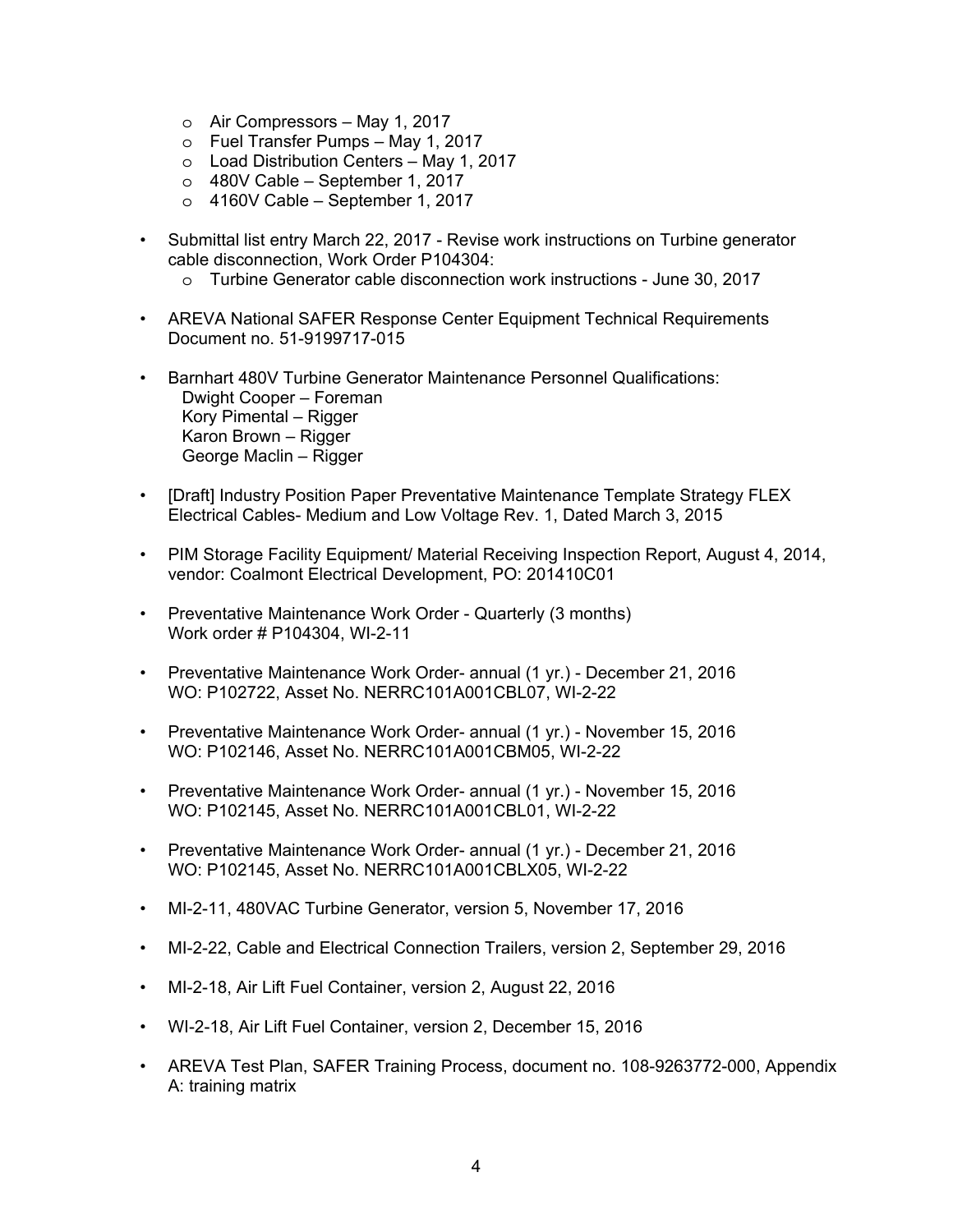#### Non-conformances and Corrective Actions

- Turbine Marine Inc., Compact Series Portable Generator, Owner/Operator Manual Models 480V & 4160V
- Presentation: Equipment Committee Items Requiring Vote October 2015 SAFER Equipment Committee
- SAFER committee meeting minutes October 1-2, 2015, Dallas Fort Worth: o Miscellaneous
	- NRC RAI Turbine Generator presentation 10
	- Specifications presentation 11
- CAR No. 14-12 Attached email: May 12-13, 2014 John Arruda (Turbine Marine) Wade Akey (Regal Beloit) Mark Boggs (SAFER)

-Extension to June 15, 2014 April 25-April 28, 2014 Mark Boggs (SAFER) Randy Mundy (SAFER)

-Extension to September 25, 2014 June 11, 2014 Mark Boggs (SAFER) Randy Mundy (SAFER)

-Extension to December 15, 2014 September 19-22, 2014 Mark Boggs (SAFER) Randy Mundy (SAFER)

-Extension to March 31, 2015 December 2, 2015 Mark Boggs (SAFER) Randy Mundy (SAFER)

-Extension to April 15, 2015 March 18, 2015 Mark Boggs (SAFER) Randy Mundy (SAFER)

-Extension to September 30, 2015 April 15, 2015 Mark Boggs (SAFER) Randy Mundy (SAFER)